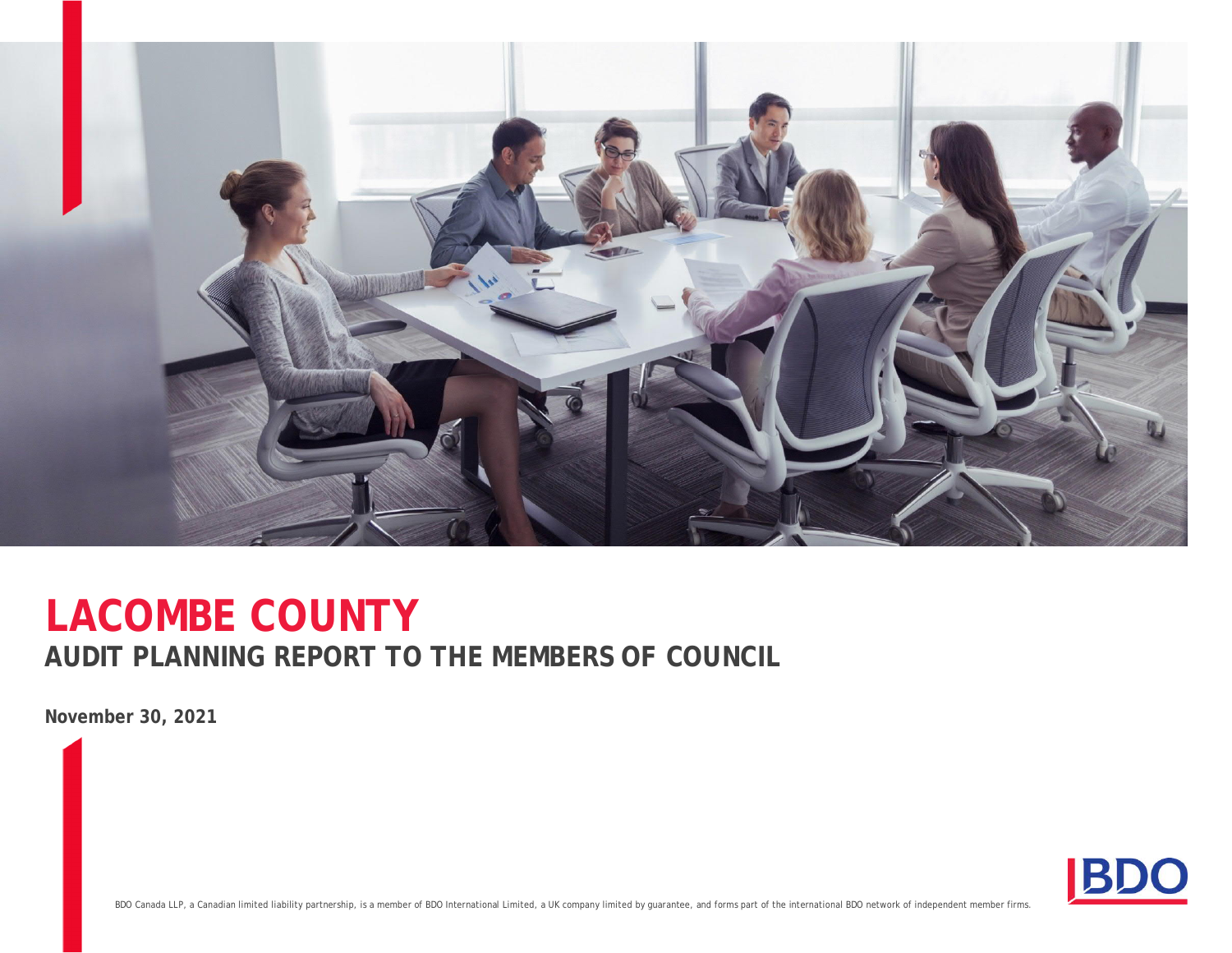# **TABLE OF CONTENTS**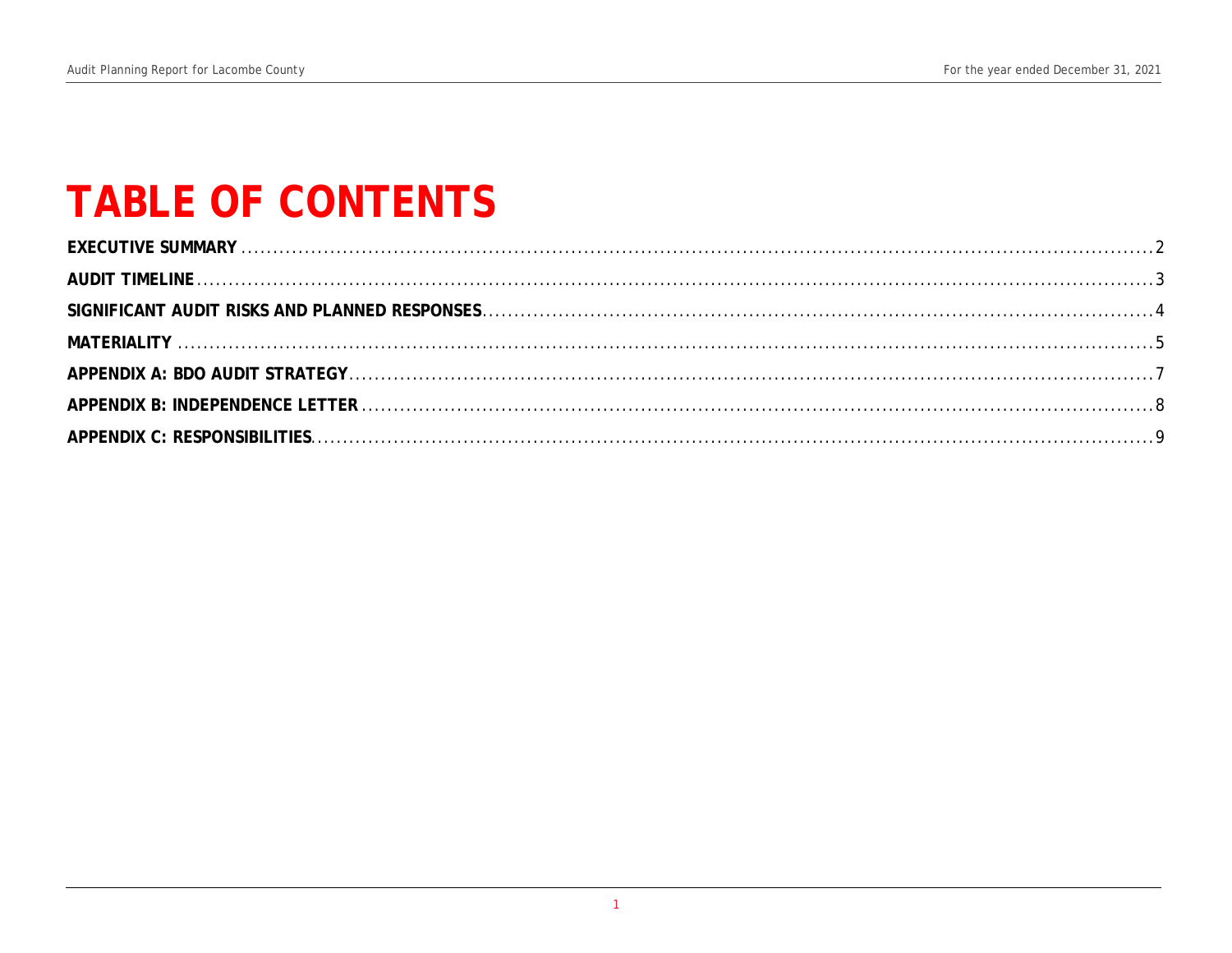## **EXECUTIVE SUMMARY**

# **Timeline**

The audit is scheduled to start on Novembe 30, 2021 with final completion scheduled for the week of April 18, 2022. See the Audit Timeline section of the report for the detailed milestones.



#### **Significant Audit Risks**

Our audit is focused on risks specific to your business and key accounts. Specifically, we have identified the following areas on which to focus:

- Revenue recognition
- Management override of controls



We have determined that materiality for the current year audit will be based on revenues, as that is the best indicator of the size of the operations of the County. Preliminary materiality is set at \$960,000 for the year ended December 31, 2021.



## **Engagement Objectives**

Our overall responsibility is to form and express an opinion on the financial statements. The performance of this audit does not relieve management or those charged with governance of their responsibilities. Our engagement letter has been presented to management under separate cover.

# **Fraud Discussion**

Through our planning process, and prior years' audits, we have developed an understanding of your oversight processes. We are not currently aware of any fraud affecting the County. Please see Appendix C for clarification of the auditor's responsibilities for detecting fraud.

If you are aware of changes to processes or are aware of any instances of actual, suspected or alleged fraud affecting the County, we request that you provide us with this information.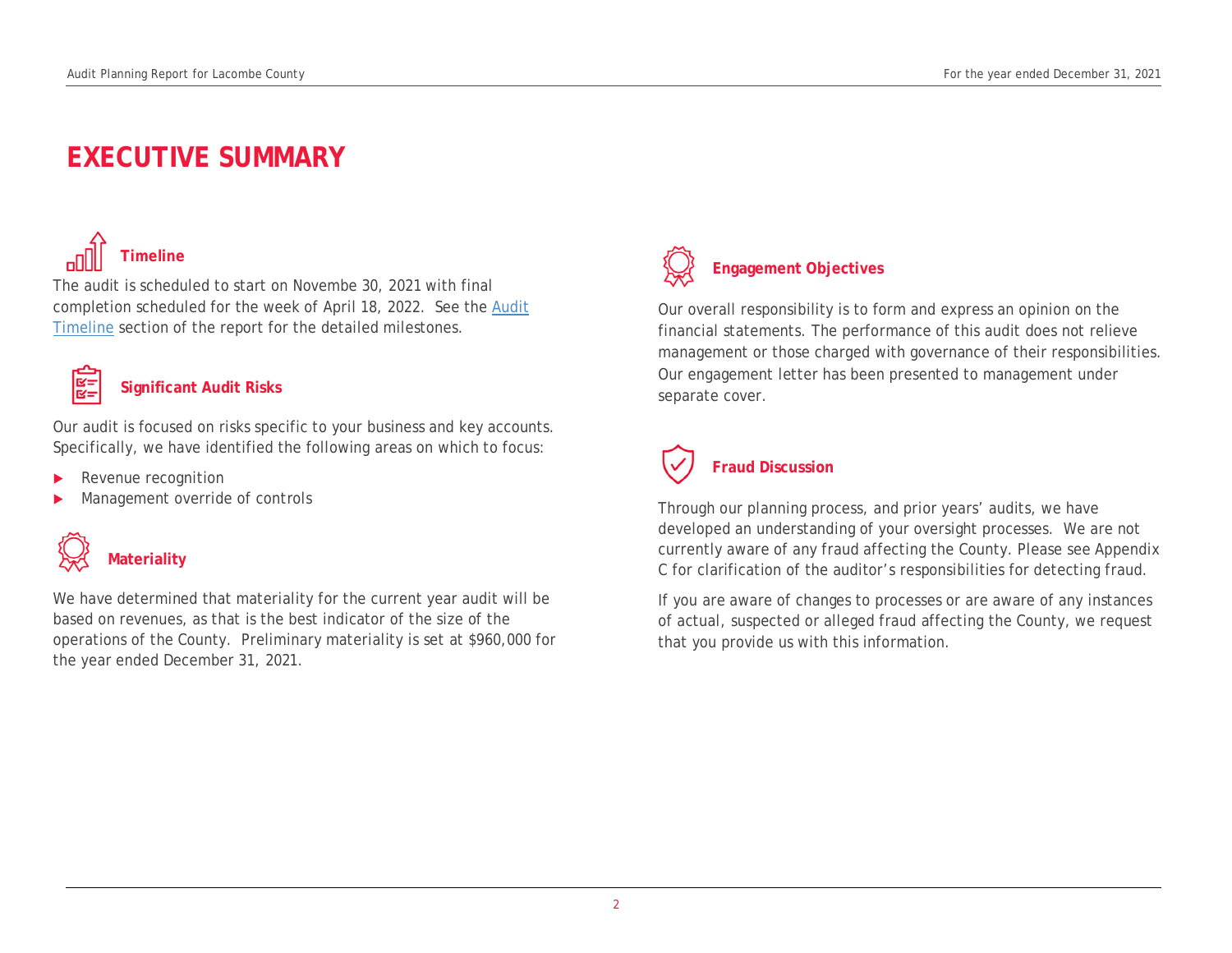## **AUDIT TIMELINE**

The following schedule outlines the anticipated timing of the audit of the financial statements of the County.

As part of the year end Members of Council meeting, we will provide the Members of Council with a copy of our draft audit opinion, discuss our findings, including significant estimates utilized by management, accounting policies, financial statement disclosures, and significant transactions completed during the year. We will also report any significant internal control deficiencies identified during our audit and reconfirm our independence.

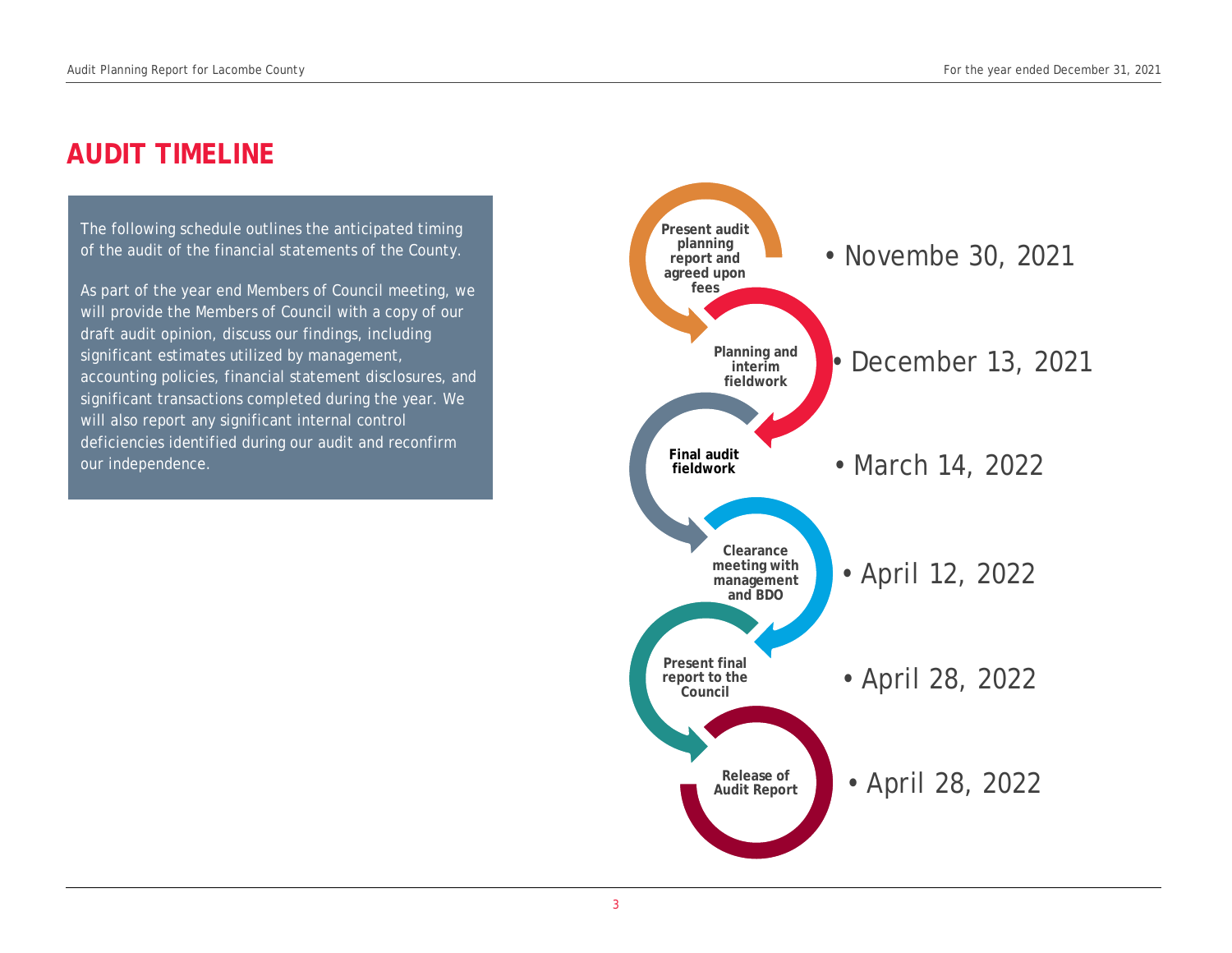## **SIGNIFICANT AUDIT RISKS AND PLANNED RESPONSES**

Based on our knowledge of the County's business, our past experience, and knowledge gained from management and the Members of Council, we have identified the following significant risks; those risks of material misstatement that, in our judgment, require special audit consideration.

Significant risks arise mainly because of the complexity of the accounting rules, the extent of estimation and judgment involved in the valuation of these financial statement areas, and the existence of new accounting pronouncements that affect them. We request your input on the following significant risks and whether there are any other areas of concern that the Members of Council has identified.

| AREAS OF FOCUS                     | <b>RISKS NOTED</b>                                                                                         | AUDIT APPROACH                                                                        |
|------------------------------------|------------------------------------------------------------------------------------------------------------|---------------------------------------------------------------------------------------|
| Revenue Recognition                | There is an inherent fraud risk related<br>to grant revenue and the recognition<br>of the revenue.         | Review revenue recognition policy for consistency with the professional<br>standards. |
| Management Override<br>of Controls | There is an inherent fraud risk related<br>to management's ability to override<br>the control environment. | Specific testing of journal entries and accounting estimates.                         |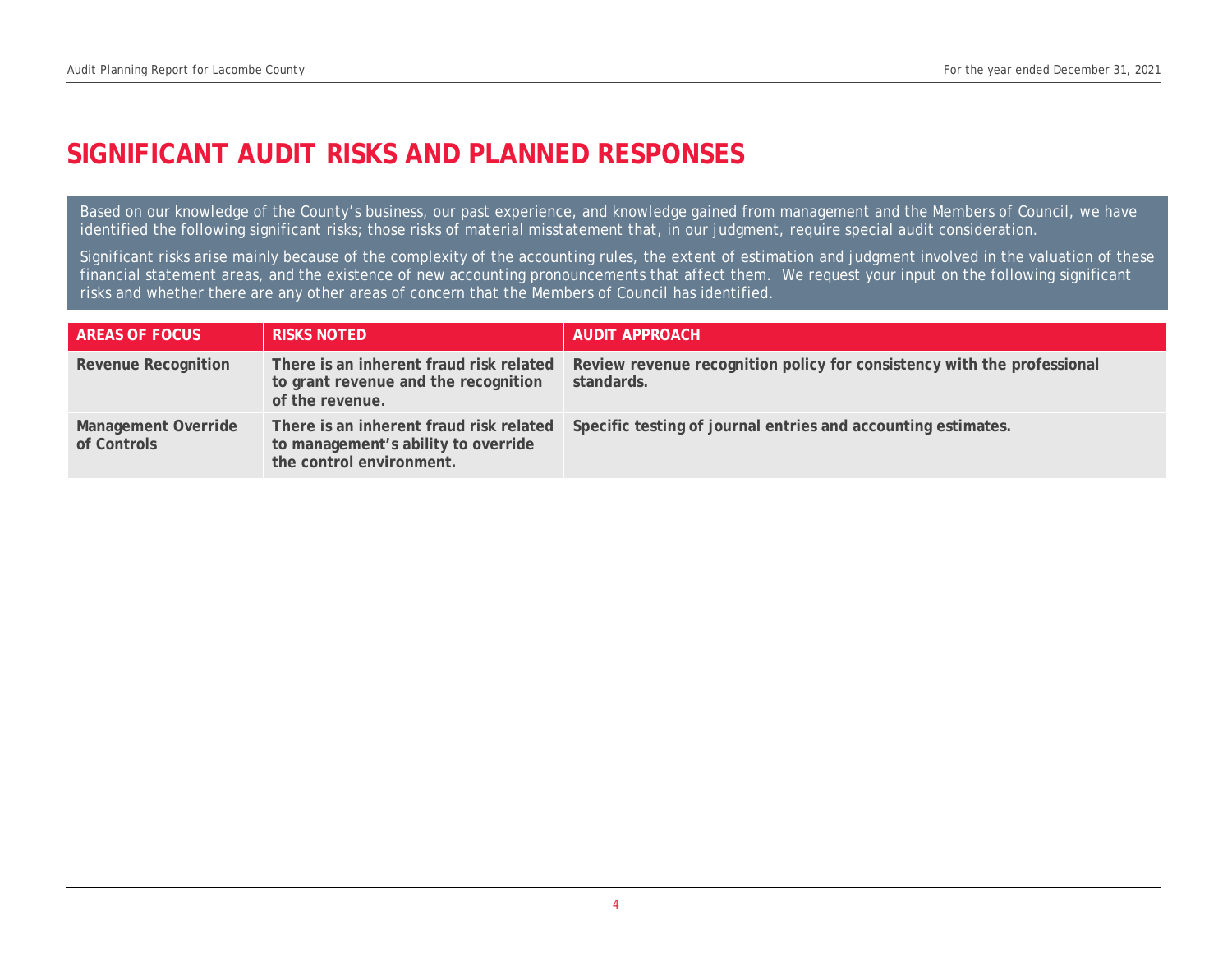## **MATERIALITY**



Misstatements, including omitted financial statement disclosures, are considered to be material if they, individually or in aggregate, could reasonably be expected to influence the economic decisions of users taken on the basis of the financial statements.

Judgments about materiality are made in light of surrounding circumstances and include an assessment of both quantitative and qualitative factors and can be affected by the size or nature of a misstatement, or a combination of both.

Preliminary materiality was determined to be \$960,000, based on 2% of revenues.

Our materiality calculation is based on the County's preliminary results. In the event that actual results vary significantly from those used to calculate preliminary materiality, we will communicate these changes to the Members of Council as part of our year end communication.

We will communicate all corrected and uncorrected misstatements identified during our audit to the Members of Council, other than those which we determine to be "clearly trivial". Misstatements are considered to be clearly trivial for purposes of the audit when they are inconsequential both individually and in aggregate.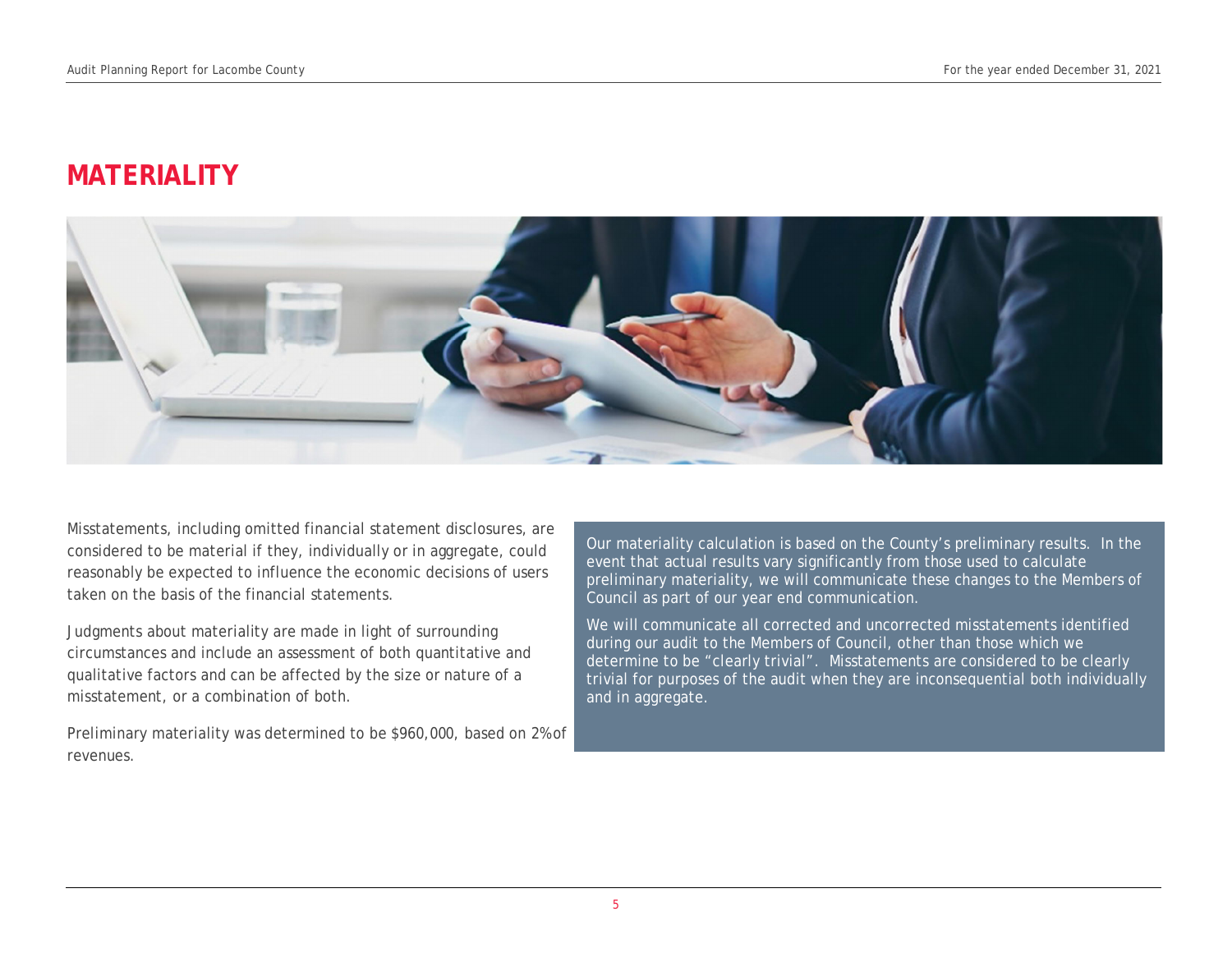# **APPENDICES**

- Appendix A: BDO audit strategy
- Appendix B: Independence letter
- Appendix C: Responsibilities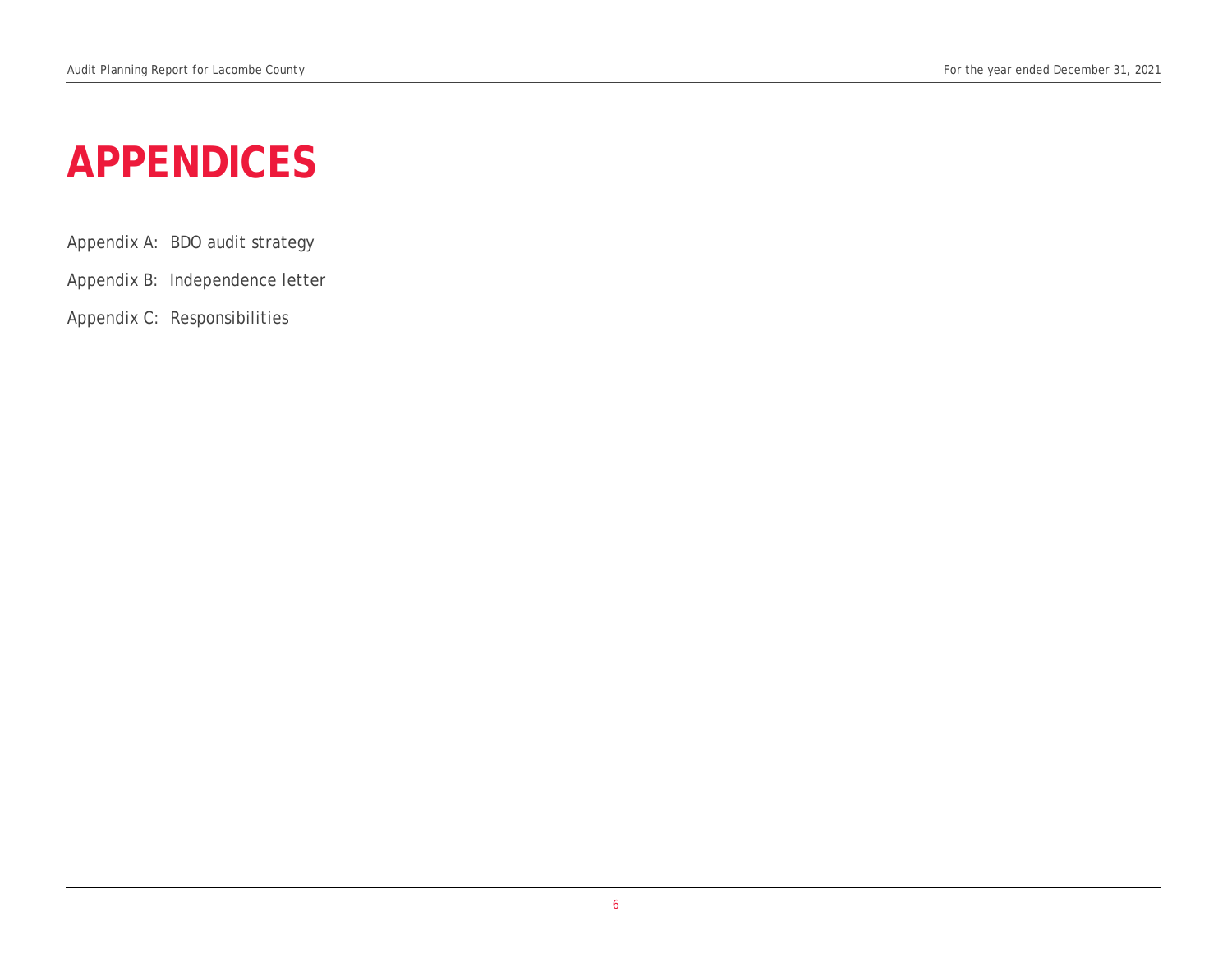## **APPENDIX A: BDO AUDIT STRATEGY**

Our overall audit strategy involves extensive partner and manager involvement in all aspects of the planning and execution of the audit and is based on our overall understanding of the County.

We will perform a risk-based audit which allows us to focus our audit effort on higher risk areas and other areas of concern for management and the Members of Council.



#### **Identify and Assess Risk:**

To assess risk accurately, we need to gain a detailed understanding of the County's business and the environment it operates in. As well, we obtain an understanding of the system of internal control in place in order to consider the adequacy of these controls as a basis for the preparation of the financial statements, to determine whether adequate accounting records have been maintained and to assess the adequacy of these controls and records as a basis upon which to design and undertake our audit testing.

**Design Audit Response:**

Based on our risk assessment, we design an appropriate audit strategy to obtain sufficient assurance to enable us to report on the financial statements.

We choose audit procedures that we believe are the most effective and efficient to reduce audit risk to an acceptable low level. The procedures are a combination of testing the operating effectiveness of internal controls, substantive analytical procedures and other tests of detailed transactions.

**Obtain Audit Evidence / Form Opinion / Report:**

Having planned our audit, we will perform audit procedures, maintaining an appropriate degree of professional skepticism, in order to collect evidence to conclude whether or not the financial statements are presented fairly, in all material respects, in accordance with Canadian public sector accounting standards.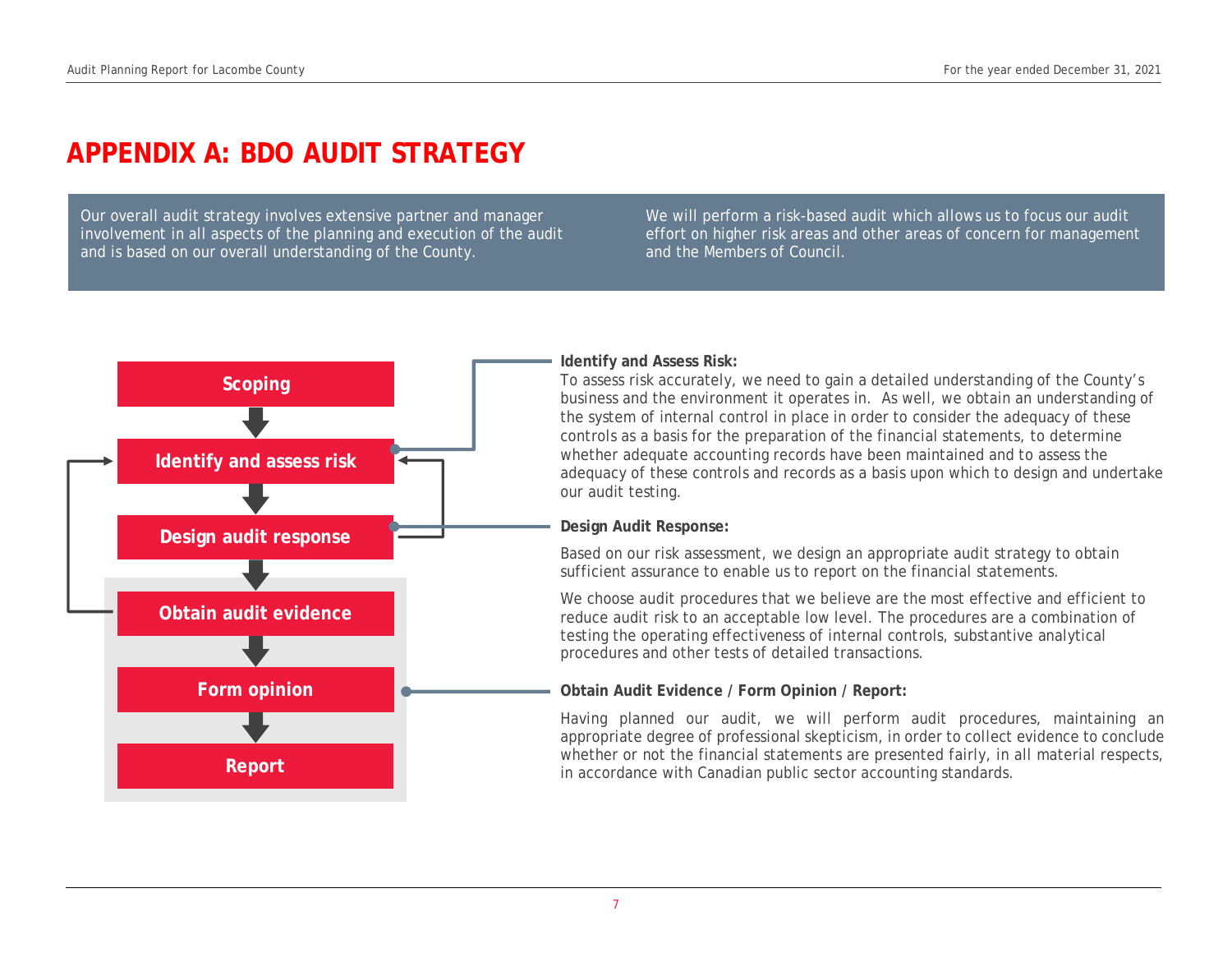

## **APPENDIX B: INDEPENDENCE LETTER**

November 30, 2021

Members of Council Lacombe County

Dear Members of Council:

We have been engaged to audit the financial statements of Lacombe County (the "County") for the year ended December 31, 2021.

Canadian generally accepted auditing standards (GAAS) require that we communicate at least annually with you regarding all relationships between the County and our Firm that, in our professional judgment, may reasonably be thought to bear on our independence.

In determining which relationships to report, we have considered the applicable legislation and relevant rules and related interpretations prescribed by the appropriate provincial institute/order, covering such matters as:

- Holding a financial interest, either directly or indirectly in a client;
- Holding a position, either directly or indirectly, that gives the right or responsibility to exert significant influence over the financial or accounting policies of a client;
- Personal or business relationships of immediate family, close relatives, partners or retired partners, either directly or indirectly, with a client;
- Economic dependence on a client; and
- Provision of services in addition to the audit engagement.

We have prepared the following comments to facilitate our discussion with you regarding independence matters arising since April 22, 2021, the date of our last letter.

We are not aware of any relationships between the County and our Firm that, in our professional judgment, may reasonably be thought to bear on independence that have occurred from April 22, 2021 to November 30, 2021.

We hereby confirm that we are independent with respect to the County within the meaning of the Rules of Professional Conduct of the Chartered Professional Accountants of Alberta as of November 30, 2021.

This letter is intended solely for the use of County Council, management and others within the County and should not be used for any other purposes.

Yours truly,

BDO Canada LLP

Chartered Professional Accountants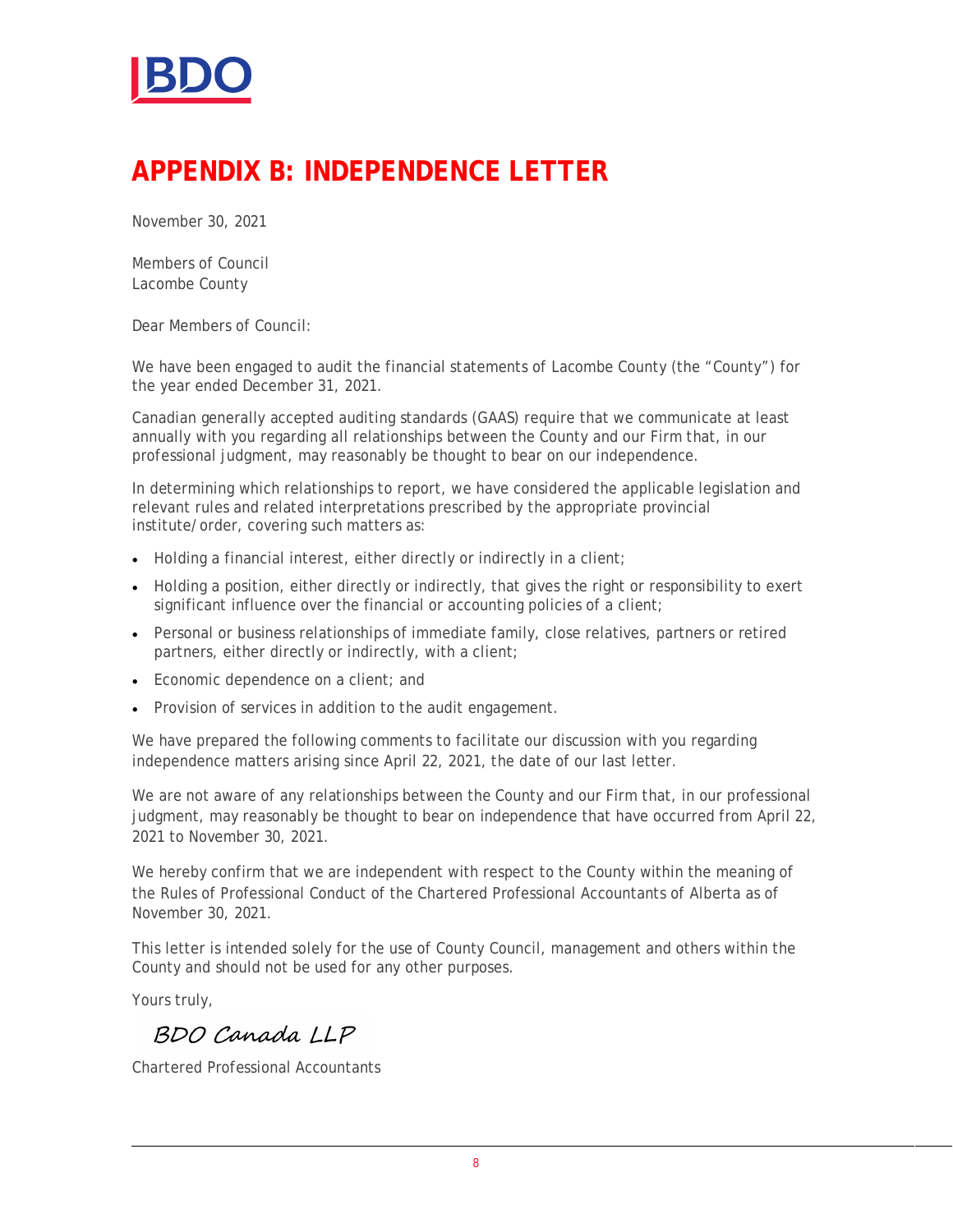## **APPENDIX C: RESPONSIBILITIES**

It is important for the Members of Council to understand the responsibilities that rest with the County and its management, those that rest with the external auditor, and the responsibilities of those charged with governance. BDO's responsibilities are outlined below and within the annual engagement letter. The oversight and financial reporting responsibilities of management and the Audit Committee are also summarized below.

### **AUDITOR'S ENGAGEMENT OBJECTIVES**

Our overall objective is to express an opinion as to whether the financial statements present fairly, in all material respects, the financial position, financial performance and cash flows of the County in accordance with Canadian public sector accounting standards.

| Year-End Audit Work |                                                                                                                                                 |                       | Year-Round Work                                                                                                                                       |  |  |
|---------------------|-------------------------------------------------------------------------------------------------------------------------------------------------|-----------------------|-------------------------------------------------------------------------------------------------------------------------------------------------------|--|--|
|                     | $\triangleright$ Work with management towards the timely issuance of financial<br>statements, tax returns and consents for offering documents.  |                       | $\triangleright$ Perform timely interim reviews in accordance with applicable<br>assurance standards and issue interim review reports, as applicable. |  |  |
|                     | ▶ Provide timely and constructive management letters. This will include<br>deficiencies in internal control identified during our audit.        |                       | $\triangleright$ Read interim financial statements and provide general comments,<br>when requested.                                                   |  |  |
|                     | ▶ Present significant findings to the Members of Council including key<br>audit and accounting issues, any significant deficiencies in internal | $\blacktriangleright$ | Consult regarding accounting, income tax and reporting matters as<br>requested throughout the year.                                                   |  |  |
|                     | control and any other significant matters arising from our work.                                                                                |                       |                                                                                                                                                       |  |  |
|                     |                                                                                                                                                 |                       |                                                                                                                                                       |  |  |